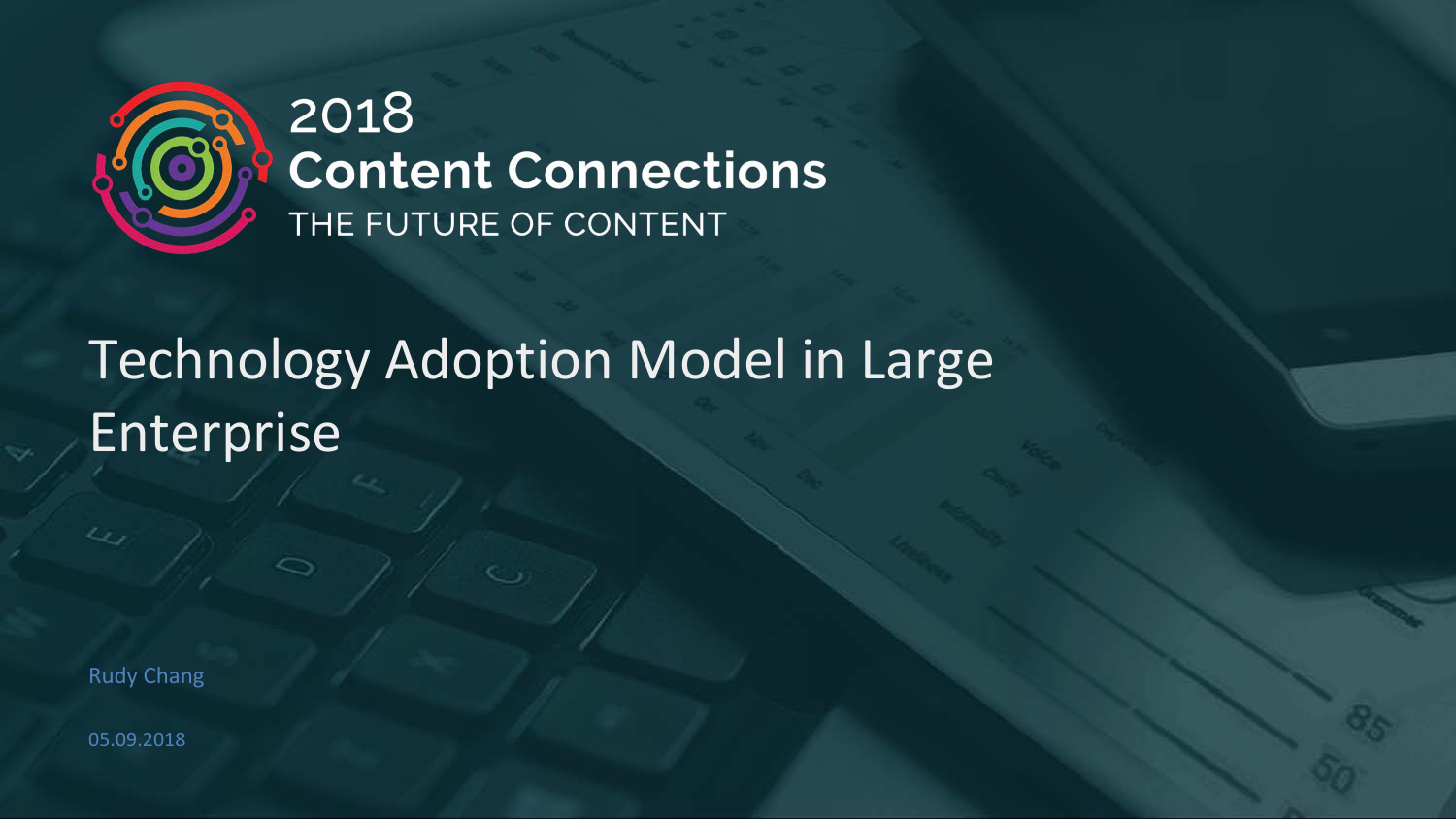# **50%-80% of large systems technology projects fail The top ten issues are all "non-technical"**

*\*Top ten reasons why systems project fail - Dr. Paul Dorsey, Dulcian Inc*

## **"Only 3 percent of marketers get full value out of their tools…"**

*\*State of Marketing Technology 2017, Walker-Sands and Chief MarTec*

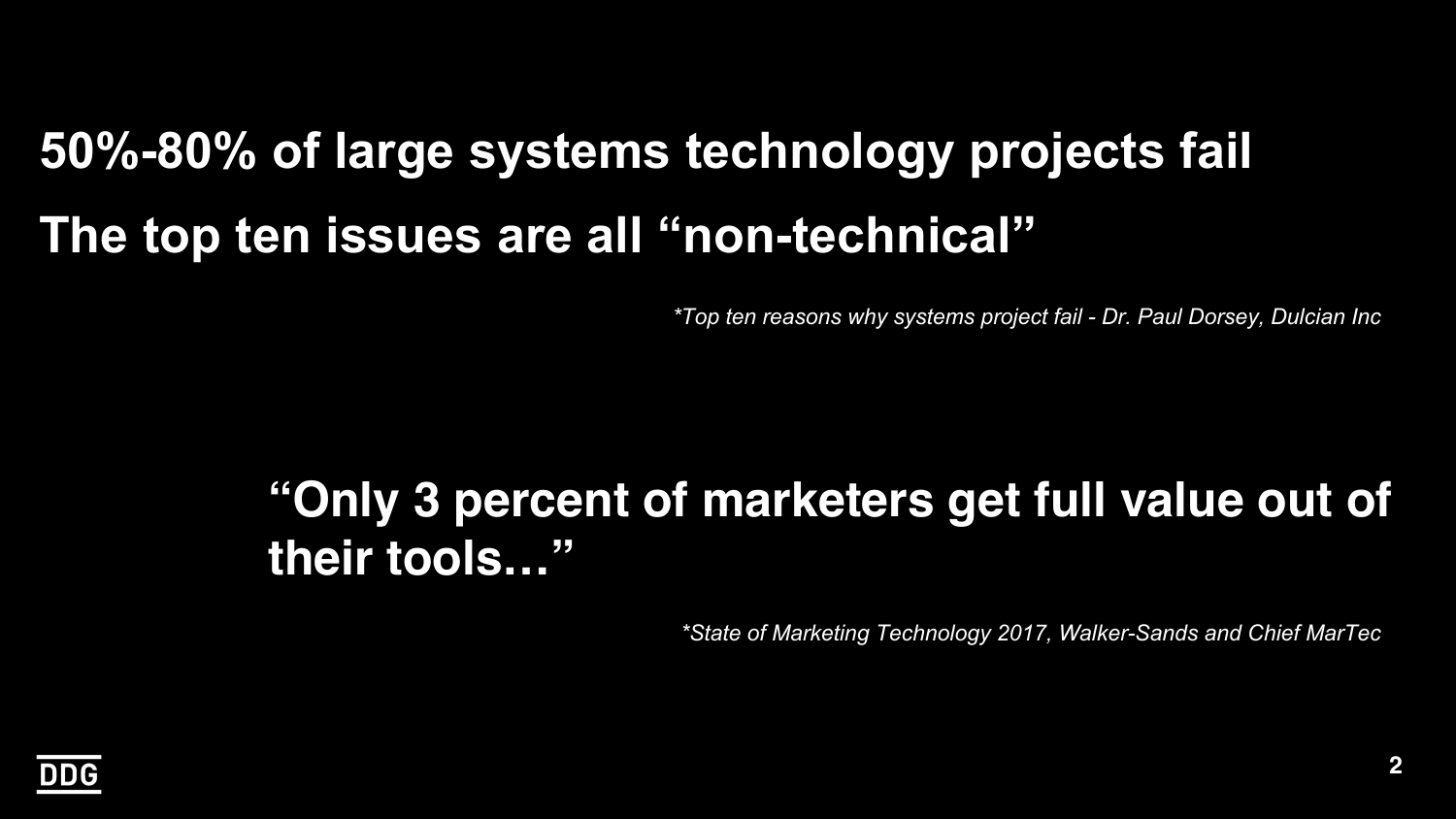## **Why is it that some of the best marketing technologies never see full adoption across an enterprise?**

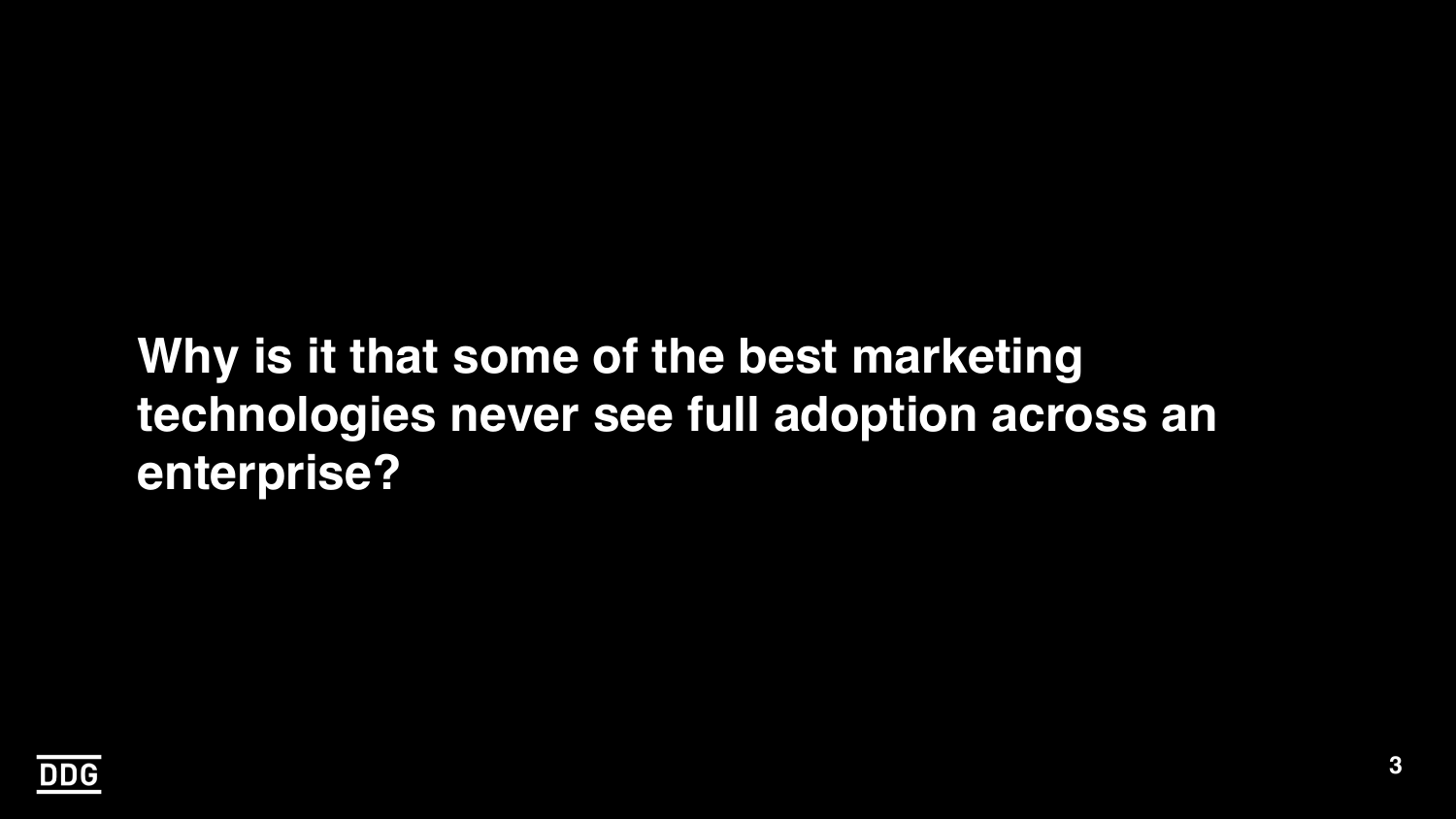

This certainly doesn't help

ChiefMartec.com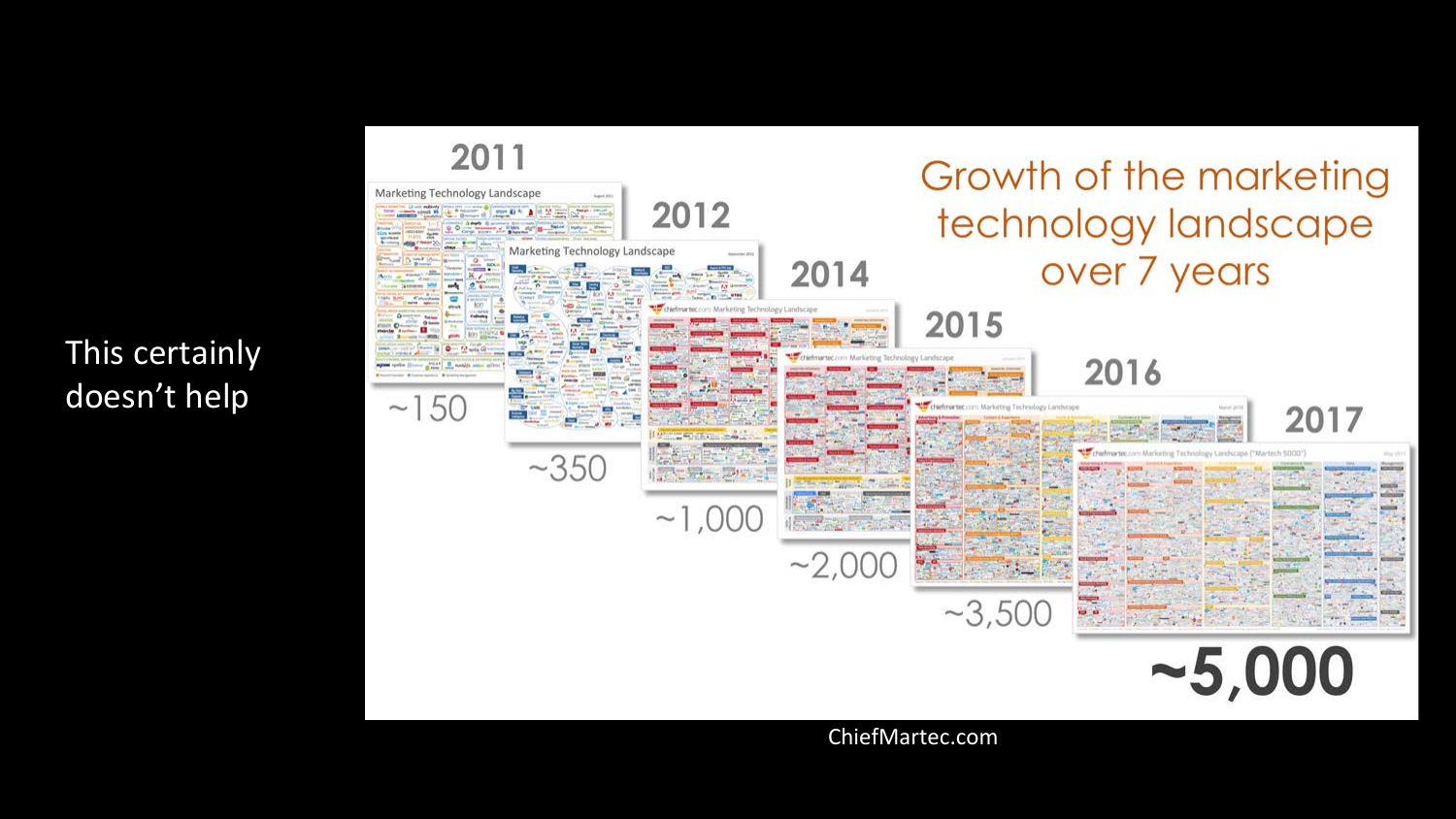### **The 3 Gotcha's of great technology demise**

#### **Clarity, Agreement of Problem, and KPIs**

- Stakeholder Sponsorship
- Measurements
- Business case

#### **Organization Readiness**

#### **Standards & Operating Model**

- Process change (winners & losers)
- Practitioner community
- Product Ownership Maturity
- Discipline leadership
- Mandates
- Automation & APIs

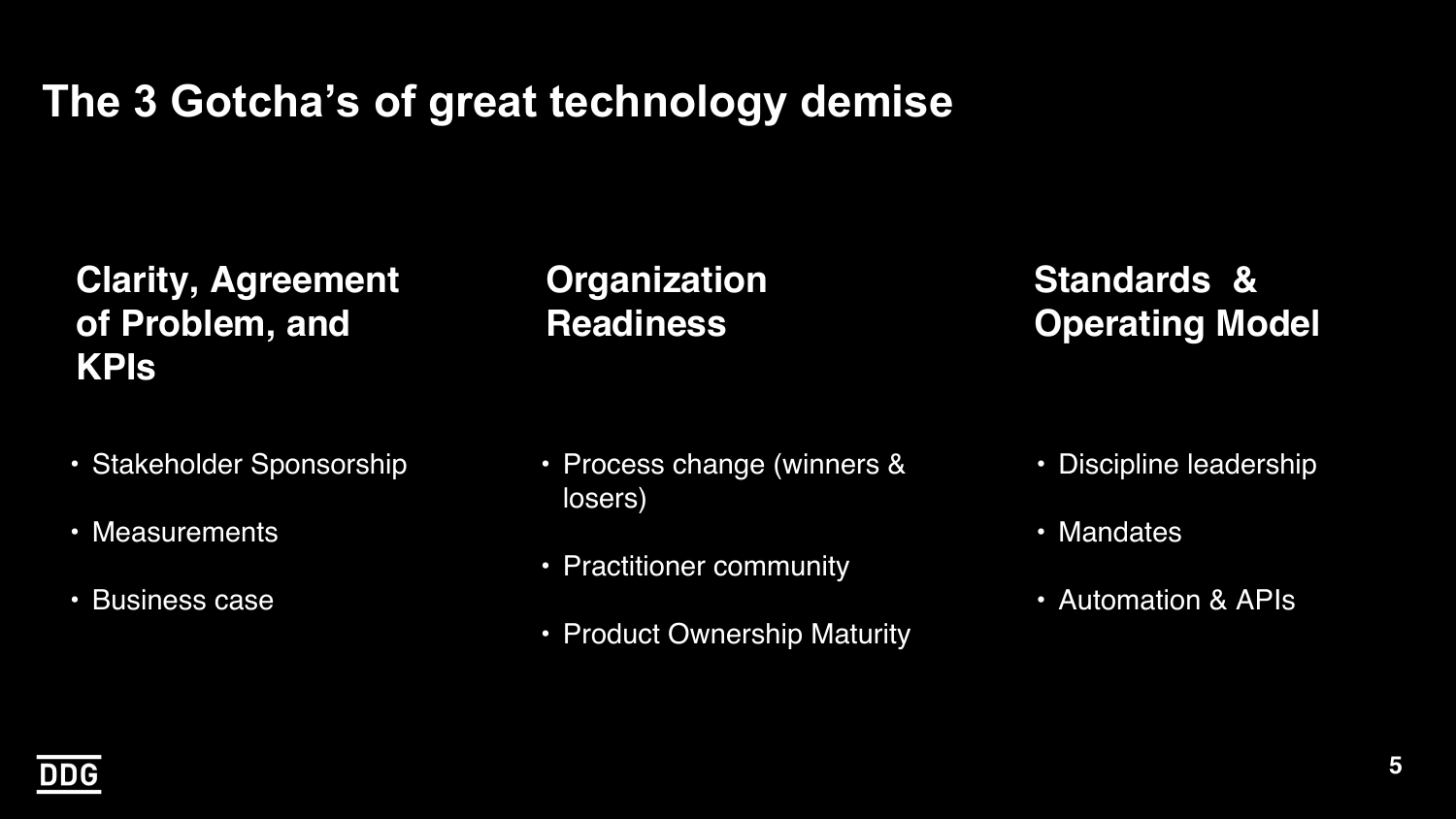### **The Tech Adoption Model for large enterprise**

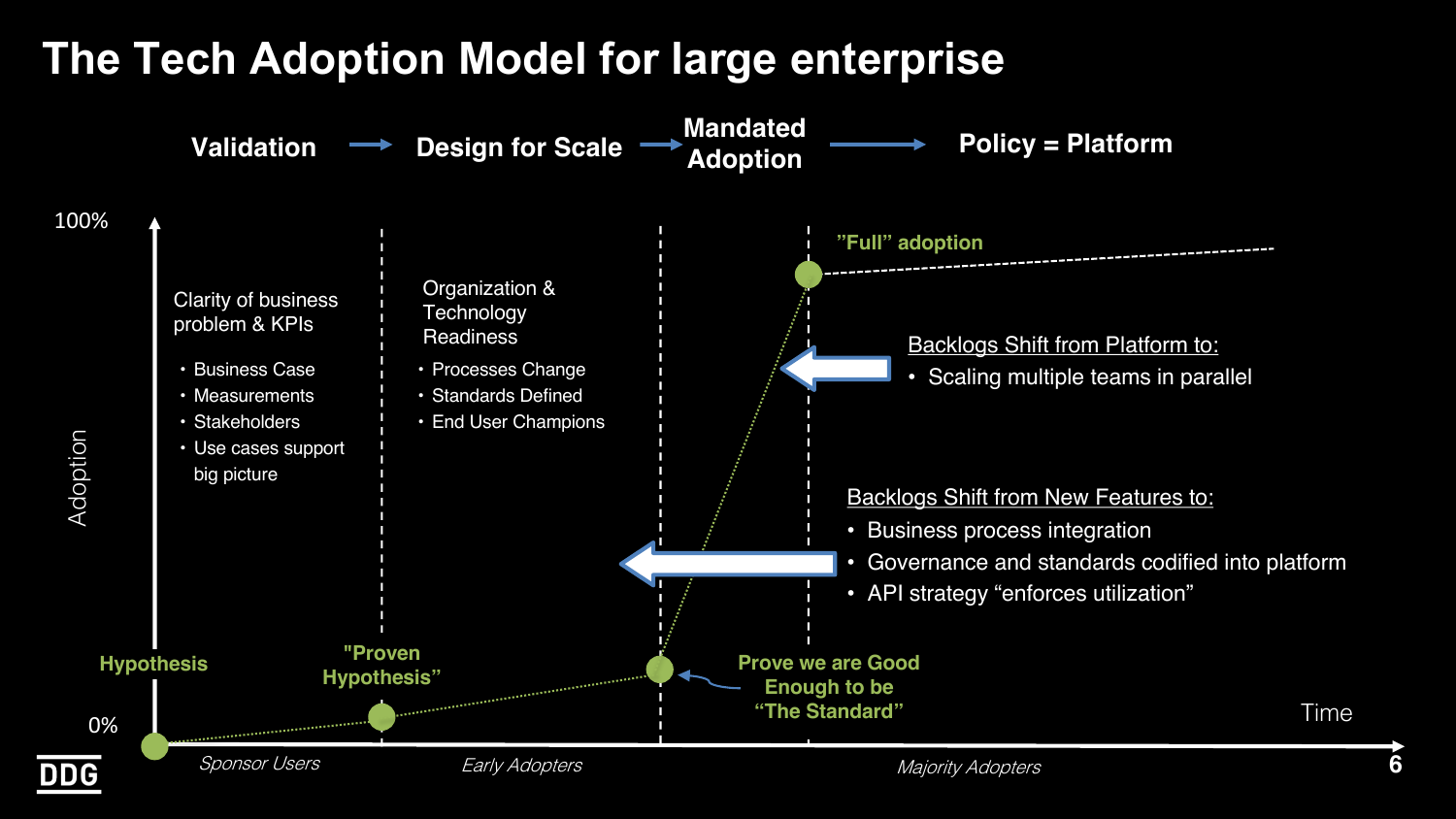#### **Adoption Success Team Structure**



**Tech Adopter**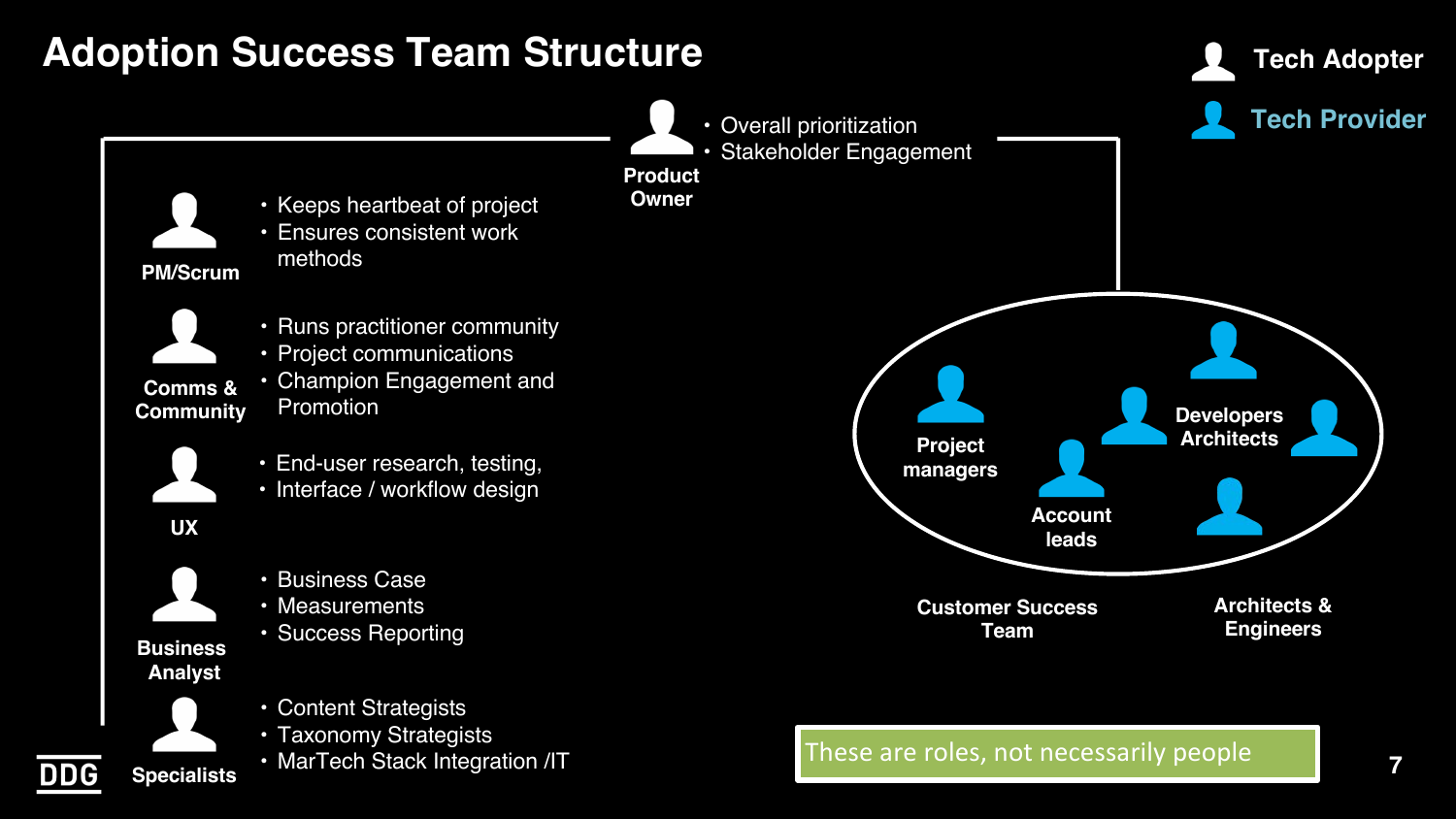#### **One take away:**

Treat your **technology adoption life cycle** as if you were building the product from scratch by shifting focus at each stage to reach the next milestone.



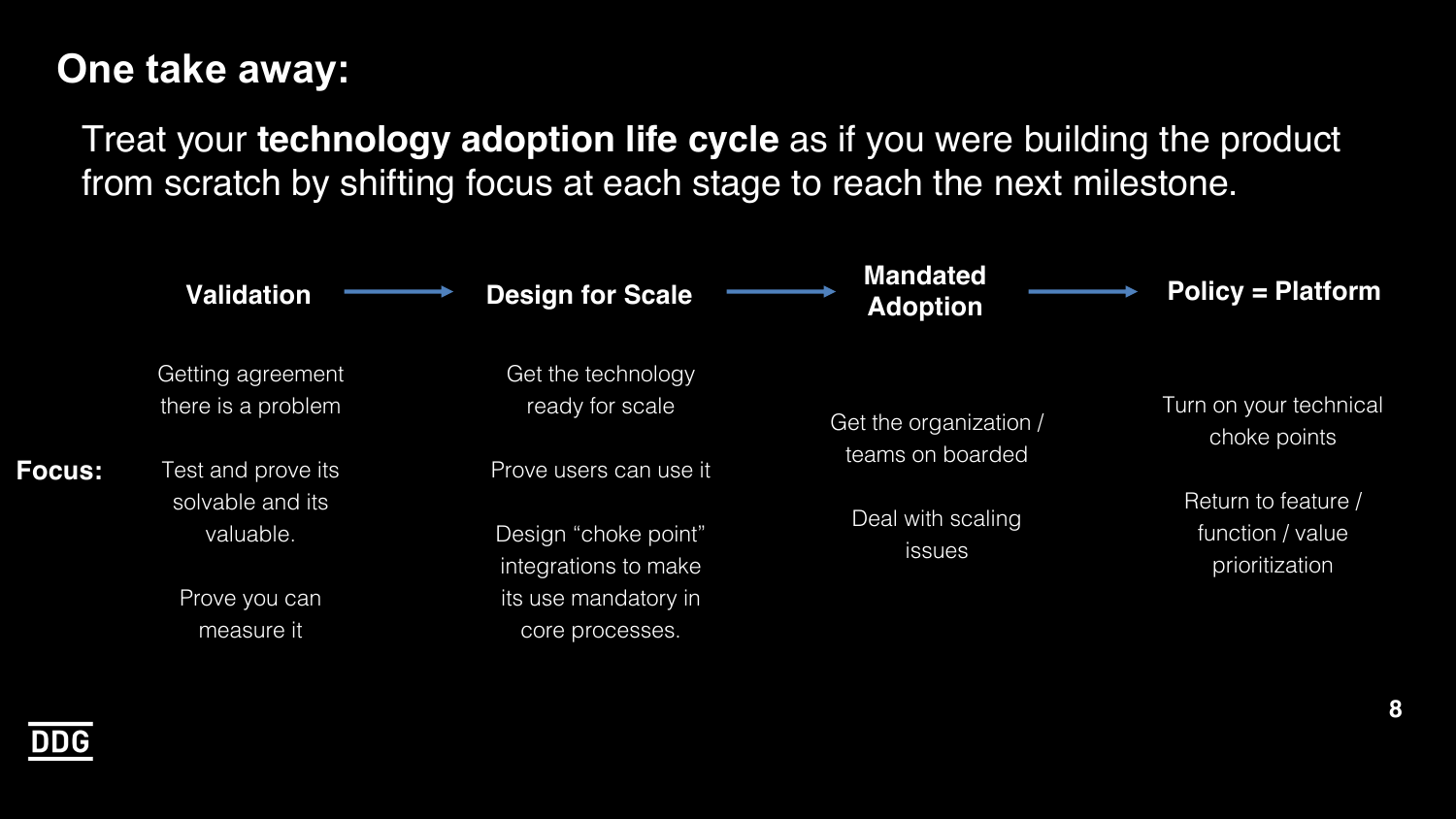

#### **Thank you!**

**Rudy Chang Managing Director | Discover Digital Group Digital Technologies & Transformation** 

**[rudy@teamddg.com](mailto:rudy@teamddg.com)**

**MarTech Crisis Hotline: +1-203-667-5836**